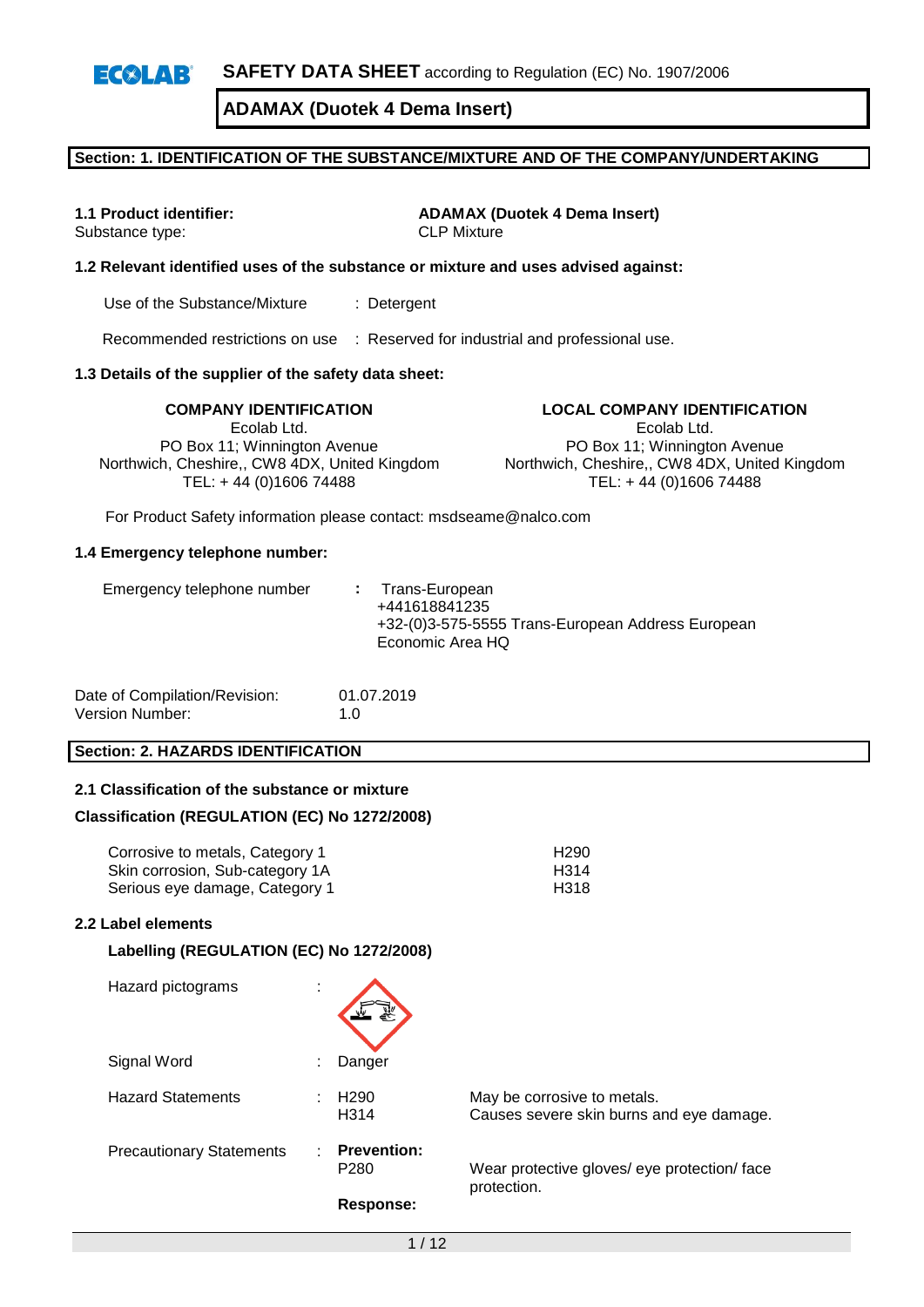|      | P303 + P361 + P353 IF ON SKIN (or hair): Take off    |
|------|------------------------------------------------------|
|      | immediately all contaminated clothing.               |
|      | Rinse skin with water or shower.                     |
|      | P305 + P351 + P338 IF IN EYES: Rinse cautiously with |
|      | water for several minutes. Remove contact            |
|      | lenses, if present and easy to do. Continue          |
|      | rinsing.                                             |
| P310 | Immediately call a POISON                            |
|      | CENTER/doctor.                                       |

Hazardous components which must be listed on the label: Sodium Hydroxide

#### **2.3 Other hazards**

None known.

## **Section: 3. COMPOSITION/INFORMATION ON INGREDIENTS**

#### **3.2 Mixtures**

## **Hazardous components**

| <b>Chemical Name</b> | CAS-No.          | Classification                                                     | Concentration: |
|----------------------|------------------|--------------------------------------------------------------------|----------------|
|                      | EC-No.           | (REGULATION (EC) No 1272/2008)                                     | [%]            |
|                      | REACH No.        |                                                                    |                |
| Sodium Hydroxide     | 1310-73-2        | Skin corrosion Category 1A; H314                                   | $5 - 10$       |
|                      | 215-185-5        | Corrosive to metals Category 1; H290                               |                |
|                      | 01-2119457892-27 |                                                                    |                |
|                      |                  |                                                                    |                |
| HEDP.Na4             | 29329-71-3       | Acute toxicity Category 4; H302<br>Eye irritation Category 2; H319 | $1 - 2.5$      |
|                      | 01-2119510382-52 |                                                                    |                |
|                      |                  |                                                                    |                |

For the full text of the H-Statements mentioned in this Section, see Section 16.

# **Section: 4. FIRST AID MEASURES**

#### **4.1 Description of first aid measures**

| If inhaled              | $:$ Remove to fresh air.<br>Treat symptomatically.<br>Get medical attention if symptoms occur.                                                                                                                        |
|-------------------------|-----------------------------------------------------------------------------------------------------------------------------------------------------------------------------------------------------------------------|
| In case of skin contact | : Wash off immediately with plenty of water for at least 15<br>minutes.<br>Use a mild soap if available.<br>Wash clothing before reuse.<br>Thoroughly clean shoes before reuse.<br>Get medical attention immediately. |
| In case of eye contact  | : Rinse immediately with plenty of water, also under the eyelids,<br>for at least 15 minutes.<br>Remove contact lenses, if present and easy to do. Continue<br>rinsing.<br>Get medical attention immediately.         |
| If swallowed            | $:$ Rinse mouth with water.                                                                                                                                                                                           |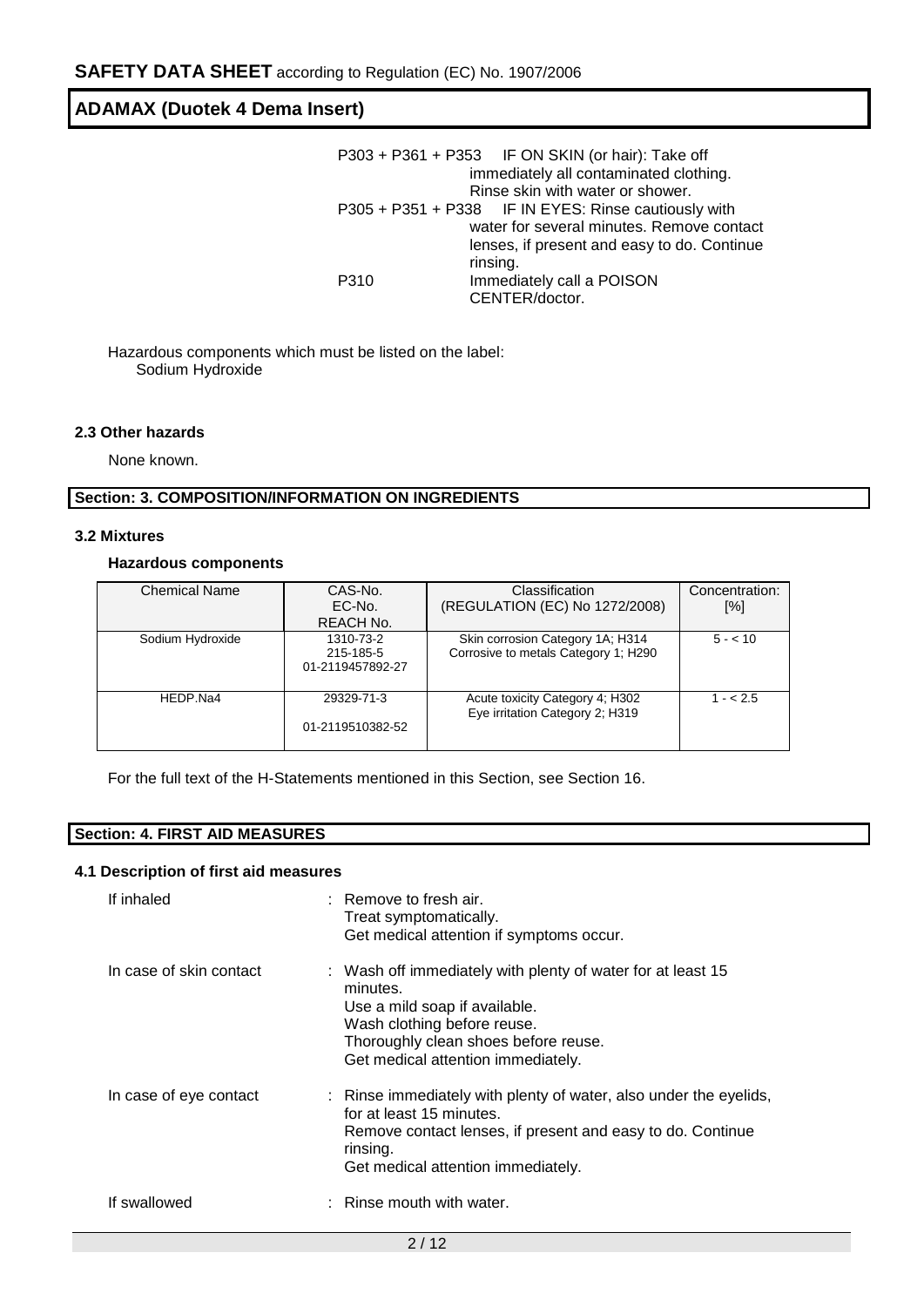| <b>ADAMAX (Duotek 4 Dema Insert)</b>                            |                                                                                                                                                                                                           |  |  |  |  |
|-----------------------------------------------------------------|-----------------------------------------------------------------------------------------------------------------------------------------------------------------------------------------------------------|--|--|--|--|
|                                                                 | Do NOT induce vomiting.<br>Never give anything by mouth to an unconscious person.<br>If conscious, give 2 glasses of water.<br>Get medical attention immediately.                                         |  |  |  |  |
| Protection of first-aiders                                      | : In event of emergency assess the danger before taking action.<br>Do not put yourself at risk of injury. If in doubt, contact<br>emergency responders. Use personal protective equipment as<br>required. |  |  |  |  |
| 4.2 Most important symptoms and effects, both acute and delayed |                                                                                                                                                                                                           |  |  |  |  |
|                                                                 | See Section 11 for more detailed information on health effects and symptoms.                                                                                                                              |  |  |  |  |
|                                                                 | 4.3 Indication of immediate medical attention and special treatment needed                                                                                                                                |  |  |  |  |
| Treatment                                                       | : Treat symptomatically.                                                                                                                                                                                  |  |  |  |  |
|                                                                 |                                                                                                                                                                                                           |  |  |  |  |
| <b>Section: 5. FIREFIGHTING MEASURES</b>                        |                                                                                                                                                                                                           |  |  |  |  |
| 5.1 Extinguishing media                                         |                                                                                                                                                                                                           |  |  |  |  |
| Suitable extinguishing media                                    | : Use extinguishing measures that are appropriate to local<br>circumstances and the surrounding environment.                                                                                              |  |  |  |  |
| 5.2 Special hazards arising from the substance or mixture       |                                                                                                                                                                                                           |  |  |  |  |
| Specific hazards during<br>firefighting                         | : Not flammable or combustible.                                                                                                                                                                           |  |  |  |  |
| Hazardous combustion<br>products                                | : Depending on combustion properties, decomposition products<br>may include following materials:<br>Carbon oxides<br>nitrogen oxides (NOx)<br>Oxides of phosphorus                                        |  |  |  |  |
| 5.3 Advice for firefighters                                     |                                                                                                                                                                                                           |  |  |  |  |
| Special protective equipment<br>for firefighters                | : Use personal protective equipment.                                                                                                                                                                      |  |  |  |  |
| Further information                                             | Fire residues and contaminated fire extinguishing water must<br>be disposed of in accordance with local regulations. In the<br>event of fire and/or explosion do not breathe fumes.                       |  |  |  |  |

# **Section: 6. ACCIDENTAL RELEASE MEASURES**

# **6.1 Personal precautions, protective equipment and emergency procedures**

| Advice for non-emergency<br>personnel | : Ensure adequate ventilation.<br>Keep people away from and upwind of spill/leak.<br>Avoid inhalation, ingestion and contact with skin and eyes.<br>When workers are facing concentrations above the exposure<br>limit they must use appropriate certified respirators.<br>Ensure clean-up is conducted by trained personnel only.<br>Refer to protective measures listed in sections 7 and 8. |
|---------------------------------------|------------------------------------------------------------------------------------------------------------------------------------------------------------------------------------------------------------------------------------------------------------------------------------------------------------------------------------------------------------------------------------------------|
| Advice for emergency<br>responders    | : If specialised clothing is required to deal with the spillage, take<br>note of any information in Section 8 on suitable and unsuitable<br>materials.                                                                                                                                                                                                                                         |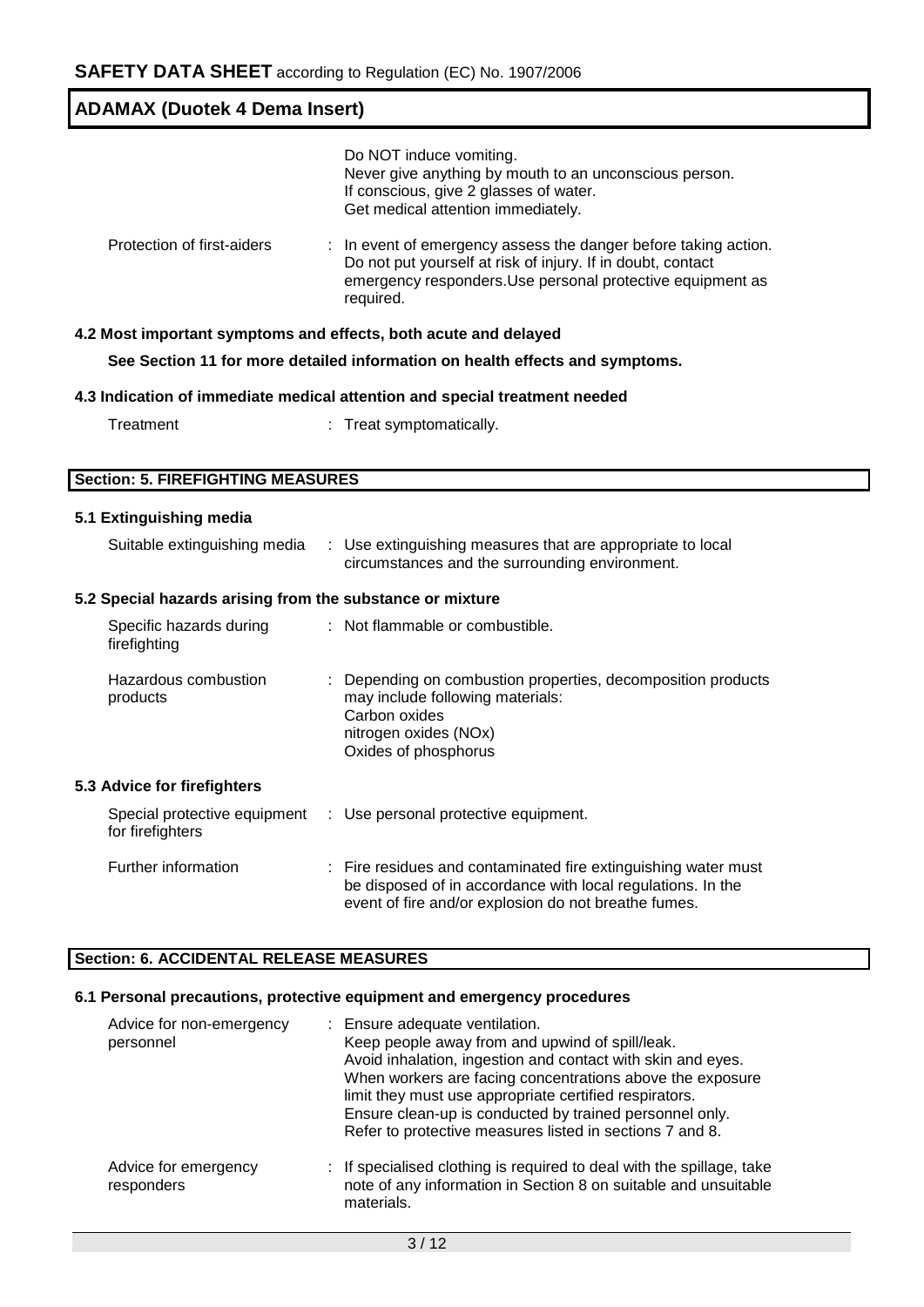## **6.2 Environmental precautions**

| Environmental precautions |  | Do not allow contact with soil, surface or ground water. |  |
|---------------------------|--|----------------------------------------------------------|--|
|---------------------------|--|----------------------------------------------------------|--|

## **6.3 Methods and materials for containment and cleaning up**

| Methods for cleaning up | : Stop leak if safe to do so.<br>Contain spillage, and then collect with non-combustible<br>absorbent material, (e.g. sand, earth, diatomaceous earth,<br>vermiculite) and place in container for disposal according to<br>local / national regulations (see section 13).<br>Flush away traces with water.<br>For large spills, dike spilled material or otherwise contain<br>material to ensure runoff does not reach a waterway. |
|-------------------------|------------------------------------------------------------------------------------------------------------------------------------------------------------------------------------------------------------------------------------------------------------------------------------------------------------------------------------------------------------------------------------------------------------------------------------|
|-------------------------|------------------------------------------------------------------------------------------------------------------------------------------------------------------------------------------------------------------------------------------------------------------------------------------------------------------------------------------------------------------------------------------------------------------------------------|

## **6.4 Reference to other sections**

See Section 1 for emergency contact information. For personal protection see section 8. See Section 13 for additional waste treatment information.

# **Section: 7. HANDLING AND STORAGE**

# **7.1 Precautions for safe handling**

|                              | Advice on safe handling                                          |  | : Do not ingest. Do not breathe spray, vapour. Do not get in<br>eyes, on skin, or on clothing. Wash hands thoroughly after<br>handling. Use only with adequate ventilation.                                                                                                                                                          |  |  |  |
|------------------------------|------------------------------------------------------------------|--|--------------------------------------------------------------------------------------------------------------------------------------------------------------------------------------------------------------------------------------------------------------------------------------------------------------------------------------|--|--|--|
|                              | Hygiene measures                                                 |  | : Handle in accordance with good industrial hygiene and safety<br>practice. Remove and wash contaminated clothing before re-<br>use. Wash face, hands and any exposed skin thoroughly after<br>handling. Provide suitable facilities for quick drenching or<br>flushing of the eyes and body in case of contact or splash<br>hazard. |  |  |  |
|                              | 7.2 Conditions for safe storage, including any incompatibilities |  |                                                                                                                                                                                                                                                                                                                                      |  |  |  |
|                              | Requirements for storage<br>areas and containers                 |  | : Do not store near acids. Keep out of reach of children. Keep<br>container tightly closed. Store in suitable labelled containers.                                                                                                                                                                                                   |  |  |  |
|                              |                                                                  |  | Keep only in original packaging. Absorb spillage to prevent<br>material damage.                                                                                                                                                                                                                                                      |  |  |  |
|                              | Suitable material                                                |  | : Keep in properly labelled containers., Plastic material                                                                                                                                                                                                                                                                            |  |  |  |
|                              | Unsuitable material                                              |  |                                                                                                                                                                                                                                                                                                                                      |  |  |  |
| <b>7.3 Specific end uses</b> |                                                                  |  | Aluminium, Mild steel                                                                                                                                                                                                                                                                                                                |  |  |  |
|                              | Specific use(s)                                                  |  | Detergent                                                                                                                                                                                                                                                                                                                            |  |  |  |

# **Section: 8. EXPOSURE CONTROLS/PERSONAL PROTECTION**

# **8.1 Control parameters**

#### **Occupational Exposure Limits**

| (Form<br>parameters<br>Components<br>∻No.<br>tvpe<br><b>Basis</b><br>alue!<br>onr,<br>.<br>┄ |
|----------------------------------------------------------------------------------------------|
|----------------------------------------------------------------------------------------------|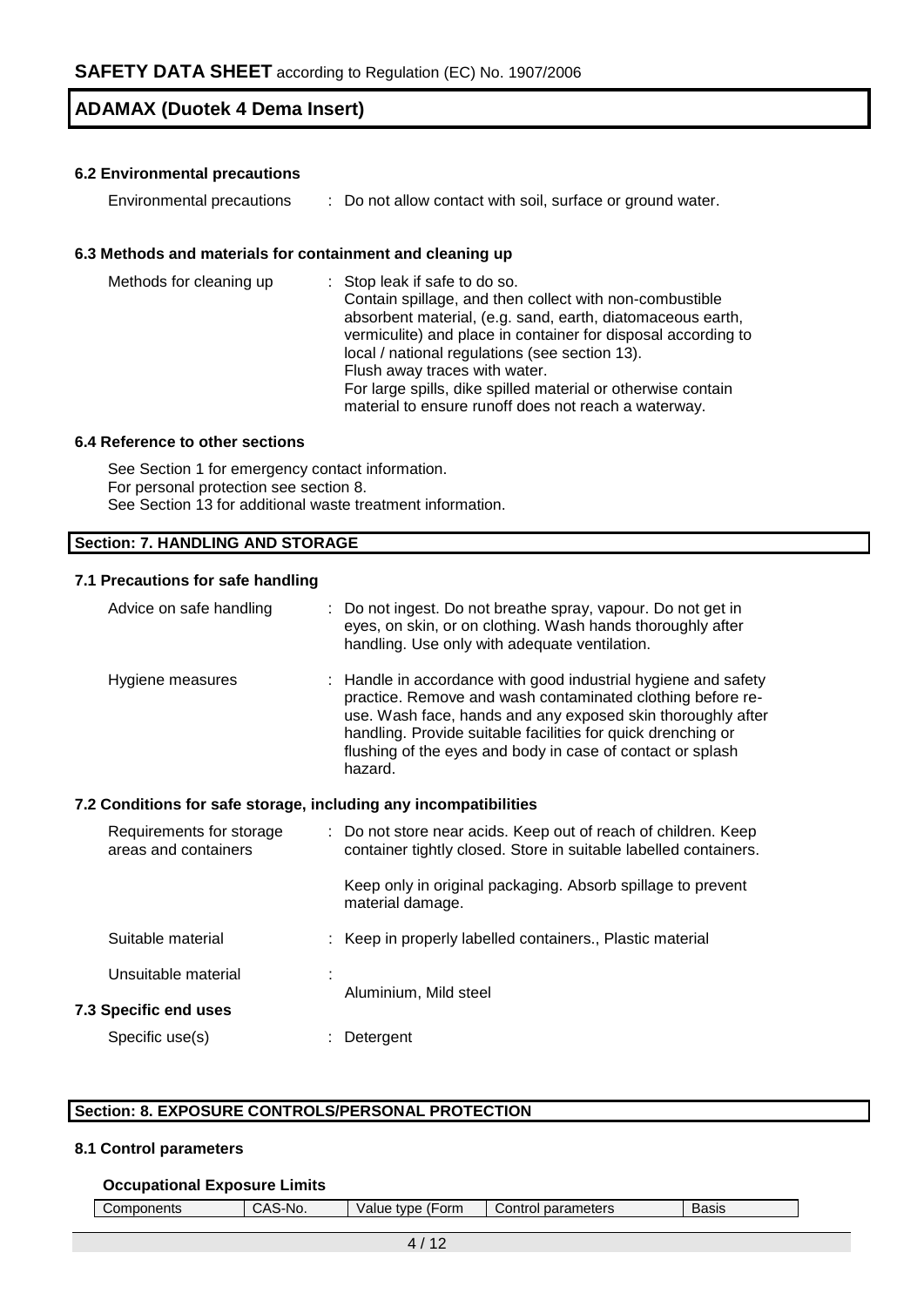|                  |           | of exposure)               |         |           |
|------------------|-----------|----------------------------|---------|-----------|
| Sodium Hydroxide | 1310-73-2 | OELV -<br>15 min<br>(STEL. | ∠ mg/m3 | OEL<br>ΙR |

## DNEL

| Sodium Hydroxide | End Use: Workers<br>Exposure routes: Inhalation<br>Potential health effects: Long-term local effects<br>Value: 1 mg/m3   |
|------------------|--------------------------------------------------------------------------------------------------------------------------|
|                  | End Use: Consumers<br>Exposure routes: Inhalation<br>Potential health effects: Long-term local effects<br>Value: 1 mg/m3 |

## **8.2 Exposure controls**

# **Appropriate engineering controls**

Effective exhaust ventilation system. Maintain air concentrations below occupational exposure standards.

#### **Individual protection measures**

| Hygiene measures                          | : Handle in accordance with good industrial hygiene and safety<br>practice. Remove and wash contaminated clothing before re-<br>use. Wash face, hands and any exposed skin thoroughly after<br>handling. Provide suitable facilities for quick drenching or<br>flushing of the eyes and body in case of contact or splash<br>hazard.                                                                    |
|-------------------------------------------|---------------------------------------------------------------------------------------------------------------------------------------------------------------------------------------------------------------------------------------------------------------------------------------------------------------------------------------------------------------------------------------------------------|
| Eye/face protection (EN<br>166)           | : Safety goggles<br>Face-shield                                                                                                                                                                                                                                                                                                                                                                         |
| Hand protection (EN 374)                  | : Recommended preventive skin protection<br>Gloves<br>Nitrile rubber<br>butyl-rubber<br>Breakthrough time: $1 - 4$ hours<br>Minimum thickness for butyl-rubber 0.7 mm for nitrile rubber<br>0.4 mm or equivalent (please refer to the gloves<br>manufacturer/distributor for advise).<br>Gloves should be discarded and replaced if there is any<br>indication of degradation or chemical breakthrough. |
| Skin and body protection<br>(EN 14605)    | : Personal protective equipment comprising: suitable protective<br>gloves, safety goggles and protective clothing including<br>appropriate safety shoes                                                                                                                                                                                                                                                 |
| Respiratory protection (EN<br>143, 14387) | : When respiratory risks cannot be avoided or sufficiently<br>limited by technical means of collective protection or by<br>measures, methods or procedures of work organization,<br>consider the use of certified respiratory protection equipment<br>meeting EU requirements (89/656/EEC, (EU) 2016/425), or<br>equivalent, with filter type:A-P                                                       |
| <b>Environmental exposure controls</b>    |                                                                                                                                                                                                                                                                                                                                                                                                         |
| General advice                            | Consider the provision of containment around storage<br>vessels.                                                                                                                                                                                                                                                                                                                                        |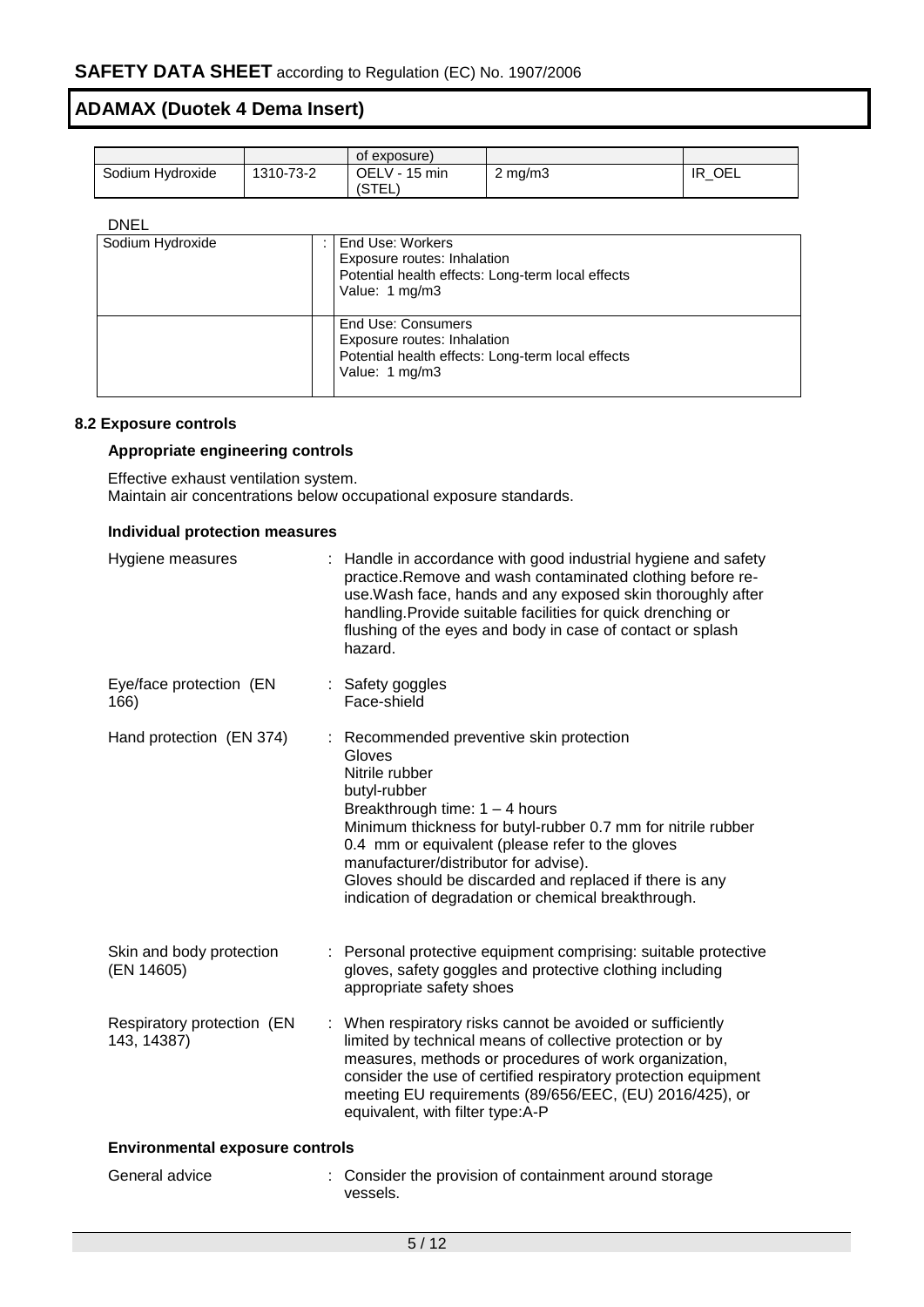# **Section: 9. PHYSICAL AND CHEMICAL PROPERTIES**

## **9.1 Information on basic physical and chemical properties**

| Appearance                                 |    | liquid                                      |
|--------------------------------------------|----|---------------------------------------------|
| Colour                                     |    | clear, pale, Straw-colored                  |
| Odour                                      | ÷. | no data available                           |
| Flash point                                |    | >100 °C                                     |
| pH                                         |    | 13 - 14, 100 %<br>(20 °C)                   |
| <b>Odour Threshold</b>                     |    | no data available                           |
| Melting point/freezing point               |    | : no data available                         |
| Initial boiling point and boiling<br>range | ÷. | no data available                           |
| Evaporation rate                           |    | no data available                           |
| Flammability (solid, gas)                  |    | : no data available                         |
| Upper explosion limit                      | t. | no data available                           |
| Lower explosion limit                      |    | no data available                           |
| Vapour pressure                            | t. | no data available                           |
| Relative vapour density                    | t. | no data available                           |
| Relative density                           |    | $1.22 - 1.25$                               |
| Solubility(ies)                            |    |                                             |
| Water solubility                           | ÷. | soluble in cold water, soluble in hot water |
| Solubility in other solvents               |    | no data available                           |
| Partition coefficient: n-<br>octanol/water | t. | no data available                           |
| Auto-ignition temperature                  |    | : no data available                         |
| Thermal decomposition                      | ÷. | no data available                           |
| Viscosity, dynamic                         | ÷. | no data available                           |
| Viscosity, kinematic                       |    | : no data available                         |
| <b>Explosive properties</b>                |    | no data available                           |
| Oxidizing properties                       | ÷  | no data available                           |
|                                            |    |                                             |

# **9.2 Other information**

no data available

# **Section: 10. STABILITY AND REACTIVITY**

# **10.1 Reactivity**

No dangerous reaction known under conditions of normal use.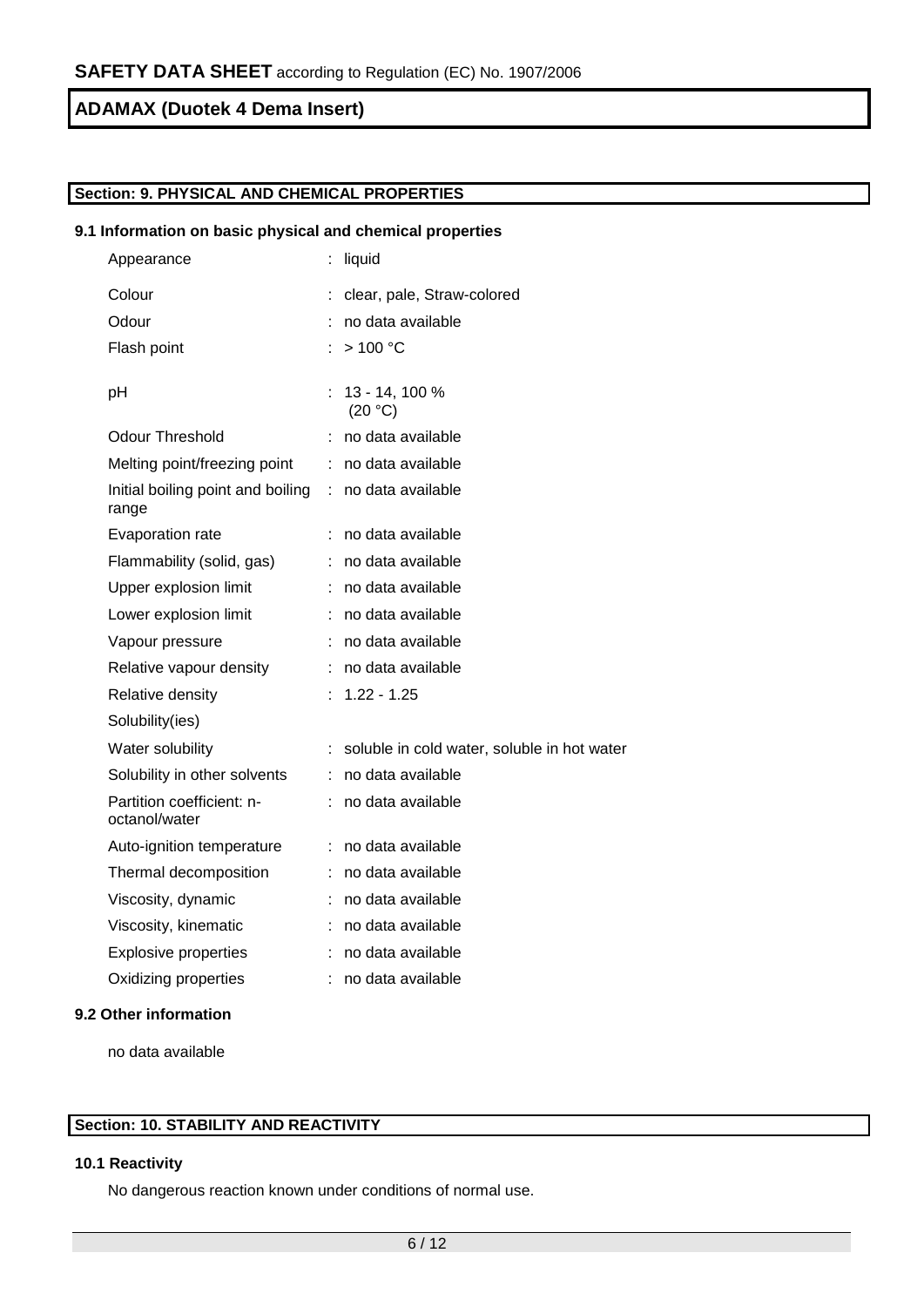# **10.2 Chemical stability**

Stable under normal conditions.

# **10.3 Possibility of hazardous reactions**

| Hazardous reactions                   | : No dangerous reaction known under conditions of normal use.                                                   |
|---------------------------------------|-----------------------------------------------------------------------------------------------------------------|
| <b>10.4 Conditions to avoid</b>       |                                                                                                                 |
| Conditions to avoid                   | : None known.                                                                                                   |
| 10.5 Incompatible materials           |                                                                                                                 |
| Materials to avoid                    | : Strong acids                                                                                                  |
|                                       | Aluminium<br>Mild steel                                                                                         |
| 10.6 Hazardous decomposition products |                                                                                                                 |
| Hazardous decomposition<br>products   | Depending on combustion properties, decomposition products<br>may include following materials:<br>Carbon oxides |

nitrogen oxides (NOx) Oxides of phosphorus

# **Section: 11. TOXICOLOGICAL INFORMATION**

# **11.1 Information on toxicological effects**

| Information on likely routes of | : Inhalation, Eye contact, Skin contact |  |
|---------------------------------|-----------------------------------------|--|
| exposure                        |                                         |  |

## **Toxicity**

# **Product**

| Acute oral toxicity                  | Acute toxicity estimate : $> 2,000$ mg/kg      |
|--------------------------------------|------------------------------------------------|
| Acute inhalation toxicity            | There is no data available for this product.   |
| Acute dermal toxicity                | There is no data available for this product.   |
| Skin corrosion/irritation            | : There is no data available for this product. |
| Serious eye damage/eye<br>irritation | : There is no data available for this product. |
| Respiratory or skin<br>sensitization | : There is no data available for this product. |
| Carcinogenicity                      | : There is no data available for this product. |
| Reproductive effects                 | : There is no data available for this product. |
| Germ cell mutagenicity               | There is no data available for this product.   |
| Teratogenicity                       | : There is no data available for this product. |
| STOT - single exposure               | : There is no data available for this product. |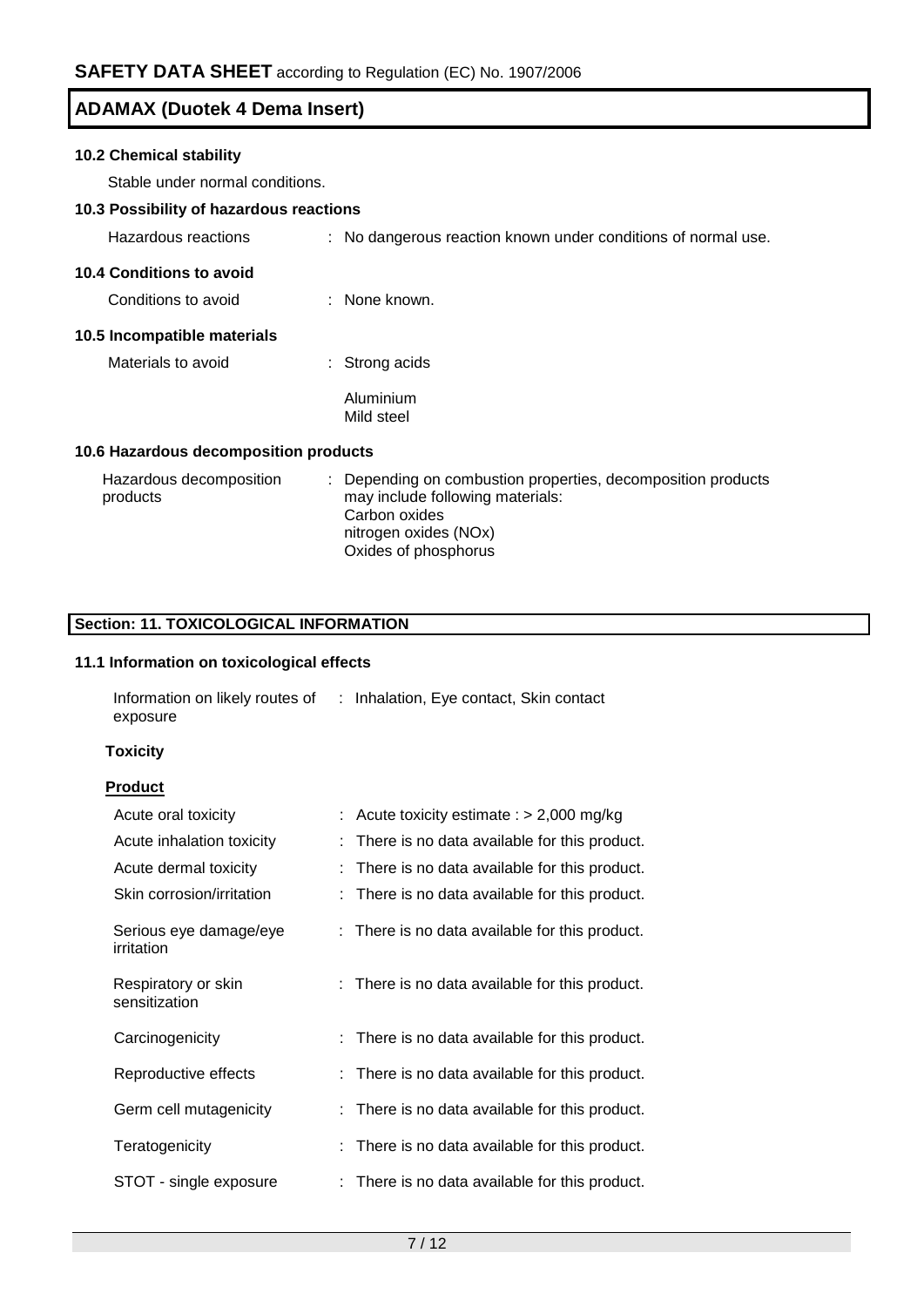| STOT - repeated exposure              | : There is no data available for this product.                   |
|---------------------------------------|------------------------------------------------------------------|
| Aspiration toxicity                   | : There is no data available for this product.                   |
| <b>Components</b>                     |                                                                  |
| Acute oral toxicity                   | : HEDP.Na4<br>LD50 rat: 1,166 mg/kg                              |
| <b>Components</b>                     |                                                                  |
| Acute dermal toxicity                 | : HEDP.Na4<br>LD50 rabbit: $> 7,940$ mg/kg                       |
| <b>Potential Health Effects</b>       |                                                                  |
| Eyes                                  | Causes serious eye damage.                                       |
| Skin                                  | Causes severe skin burns.                                        |
| Ingestion                             | Causes digestive tract burns.                                    |
| Inhalation                            | May cause nose, throat, and lung irritation.                     |
| <b>Chronic Exposure</b>               | : Health injuries are not known or expected under normal<br>use. |
| <b>Experience with human exposure</b> |                                                                  |
| Eye contact                           | Redness, Pain, Corrosion                                         |
| Skin contact                          | Redness, Pain, Corrosion                                         |
| Ingestion                             | Corrosion, Abdominal pain                                        |

| Inhalation | : Respiratory irritation, Cough |  |
|------------|---------------------------------|--|
|            |                                 |  |

| <b>Further information</b> | no data available |
|----------------------------|-------------------|
|----------------------------|-------------------|

# **Section: 12. ECOLOGICAL INFORMATION**

# **12.1 Ecotoxicity**

| <b>Product</b>                                         |                                                       |
|--------------------------------------------------------|-------------------------------------------------------|
| <b>Environmental Effects</b>                           | : This product has no known ecotoxicological effects. |
| Toxicity to fish                                       | : no data available                                   |
| Toxicity to daphnia and other<br>aquatic invertebrates | : no data available                                   |
| Toxicity to algae                                      | $:$ no data available                                 |
| <b>Components</b>                                      |                                                       |
| Toxicity to fish                                       | : HEDP.Na4<br>96 h LC50: > 1,925 mg/l                 |
| <b>Components</b>                                      |                                                       |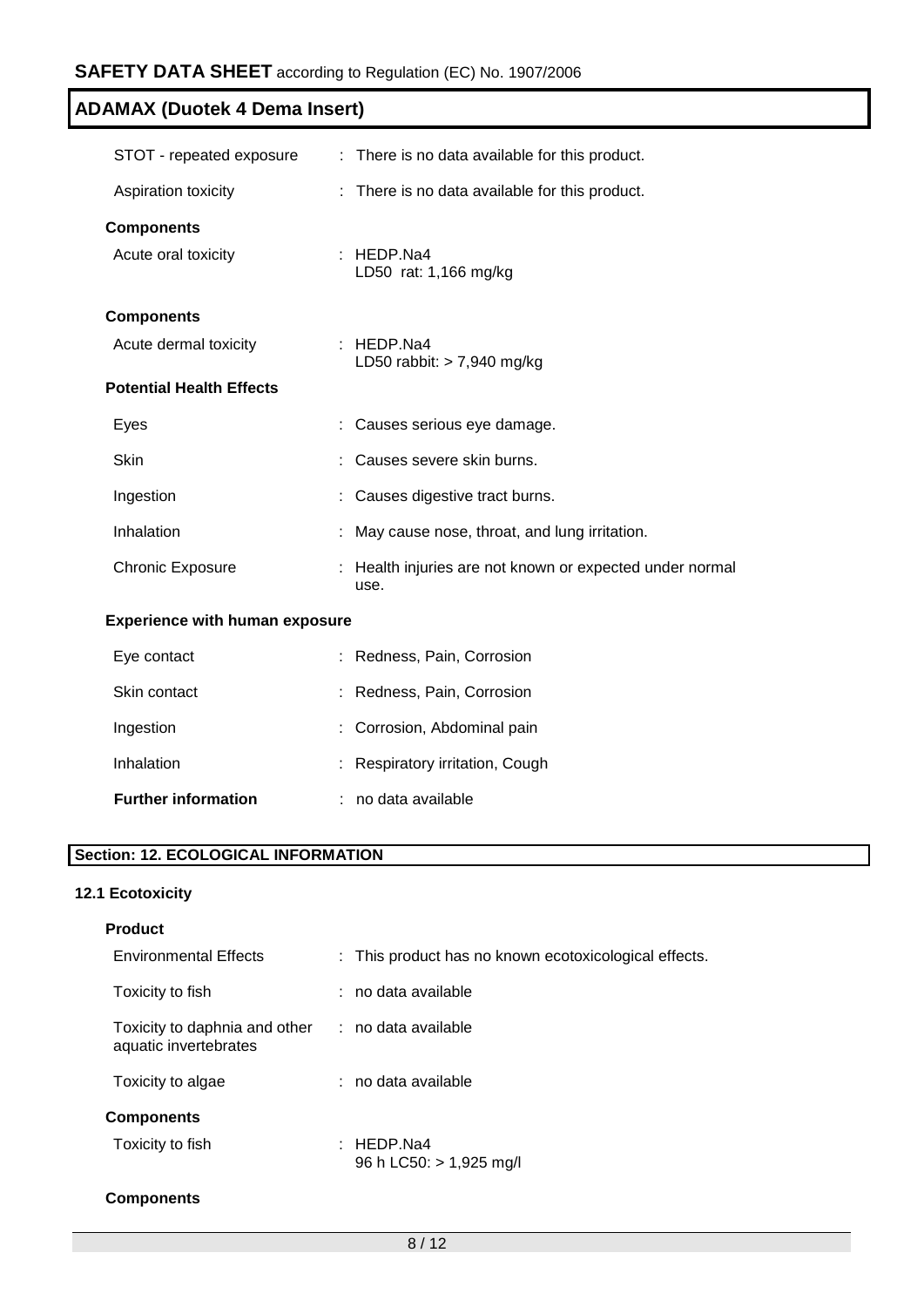| Toxicity to daphnia and other<br>aquatic invertebrates                       |  | : Sodium Hydroxide<br>48 h EC50: 40 mg/l |  |  |
|------------------------------------------------------------------------------|--|------------------------------------------|--|--|
|                                                                              |  | HEDP Na4<br>48 h EC50: 3,200 mg/l        |  |  |
| <b>Components</b>                                                            |  |                                          |  |  |
| Toxicity to algae                                                            |  | : HEDP.Na4<br>14 d NOEC: 13 mg/l         |  |  |
| <b>Components</b>                                                            |  |                                          |  |  |
| Toxicity to fish (Chronic<br>toxicity)                                       |  | : HEDP.Na4<br>14 d LC50: 180 mg/l        |  |  |
| <b>Components</b>                                                            |  |                                          |  |  |
| Toxicity to daphnia and other<br>aquatic invertebrates (Chronic<br>toxicity) |  | $\pm$ HEDP Na4<br>28 d NOEC: 6.75 mg/l   |  |  |

# **12.2 Persistence and degradability**

## **Product**

no data available

#### **Components**

Biodegradability : Sodium Hydroxide Result: Not applicable - inorganic

> HEDP.Na4 Result: Poorly biodegradable

# **12.3 Bioaccumulative potential**

no data available

#### **12.4 Mobility in soil**

no data available

# **12.5 Results of PBT and vPvB assessment**

## **Product**

Assessment : This substance/mixture contains no components considered to be either persistent, bioaccumulative and toxic (PBT), or very persistent and very bioaccumulative (vPvB) at levels of 0.1% or higher.

# **12.6 Other adverse effects**

no data available

# **Section: 13. DISPOSAL CONSIDERATIONS**

Dispose of in accordance with the European Directives on waste and hazardous waste.Waste codes should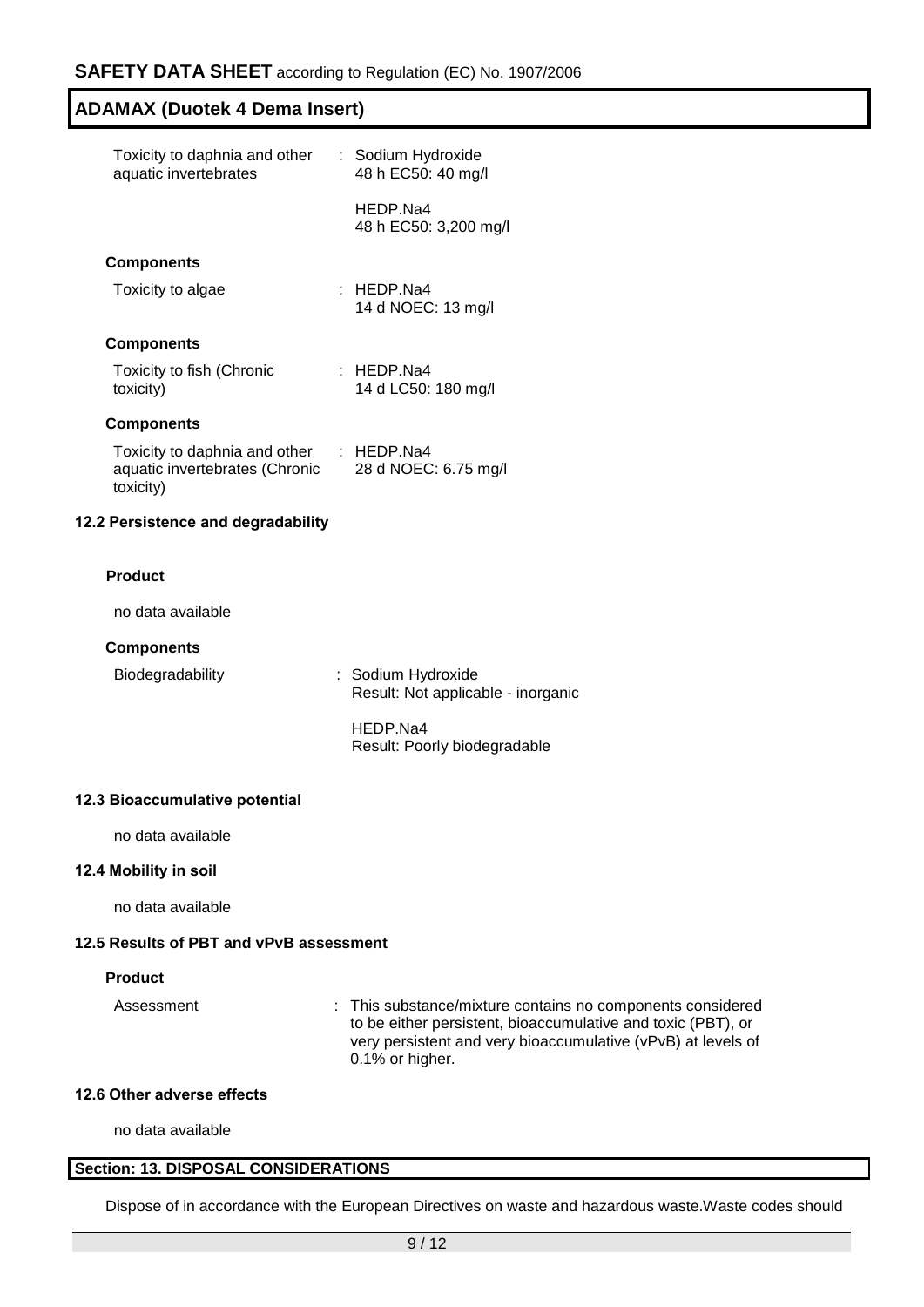be assigned by the user, preferably in discussion with the waste disposal authorities.

#### **13.1 Waste treatment methods**

| Product                              | : Where possible recycling is preferred to disposal or<br>incineration.<br>If recycling is not practicable, dispose of in compliance with<br>local regulations.<br>Dispose of wastes in an approved waste disposal facility.                                                                                                                                                                                                                                                                                    |  |
|--------------------------------------|-----------------------------------------------------------------------------------------------------------------------------------------------------------------------------------------------------------------------------------------------------------------------------------------------------------------------------------------------------------------------------------------------------------------------------------------------------------------------------------------------------------------|--|
| Contaminated packaging               | : Dispose of as unused product.<br>Empty containers should be taken to an approved waste<br>handling site for recycling or disposal.<br>Do not re-use empty containers.                                                                                                                                                                                                                                                                                                                                         |  |
| Guidance for Waste Code<br>selection | : Inorganic wastes containing dangerous substances. If this<br>product is used in any further processes, the final user must<br>redefine and assign the most appropriate European Waste<br>Catalogue Code. It is the responsibility of the waste generator<br>to determine the toxicity and physical properties of the<br>material generated to determine the proper waste<br>identification and disposal methods in compliance with<br>applicable European (EU Directive 2008/98/EC) and local<br>regulations. |  |

# **Section: 14. TRANSPORT INFORMATION**

The shipper/consignor/sender is responsible to ensure that the packaging, labeling, and markings are in compliance with the selected mode of transport.

| Land transport (ADR/ADN/RID)         |                           |
|--------------------------------------|---------------------------|
| 14.1 UN number:                      | <b>UN 1824</b>            |
| 14.2 UN proper shipping name:        | SODIUM HYDROXIDE SOLUTION |
| 14.3 Transport hazard class(es):     | 8                         |
| 14.4 Packing group:                  | Ш                         |
| <b>14.5 Environmental hazards:</b>   | No                        |
| 14.6 Special precautions for user:   | Not applicable.           |
| Air transport (IATA)                 |                           |
| 14.1 UN number:                      | UN 1824                   |
| 14.2 UN proper shipping name:        | SODIUM HYDROXIDE SOLUTION |
| 14.3 Transport hazard class(es):     | 8                         |
| 14.4 Packing group:                  | Ш                         |
| 14.5 Environmental hazards:          | Nο                        |
| 14.6 Special precautions for user:   | Not applicable.           |
| Sea transport (IMDG/IMO)             |                           |
| 14.1 UN number:                      | UN 1824                   |
| 14.2 UN proper shipping name:        | SODIUM HYDROXIDE SOLUTION |
| 14.3 Transport hazard class(es):     | 8                         |
| 14.4 Packing group:                  | Ш                         |
| <b>14.5 Environmental hazards:</b>   | No                        |
| 14.6 Special precautions for user:   | Not applicable.           |
| 14.7 Transport in bulk according to  | Not applicable.           |
| Annex II of MARPOL 73/78 and the IBC |                           |
| Code:                                |                           |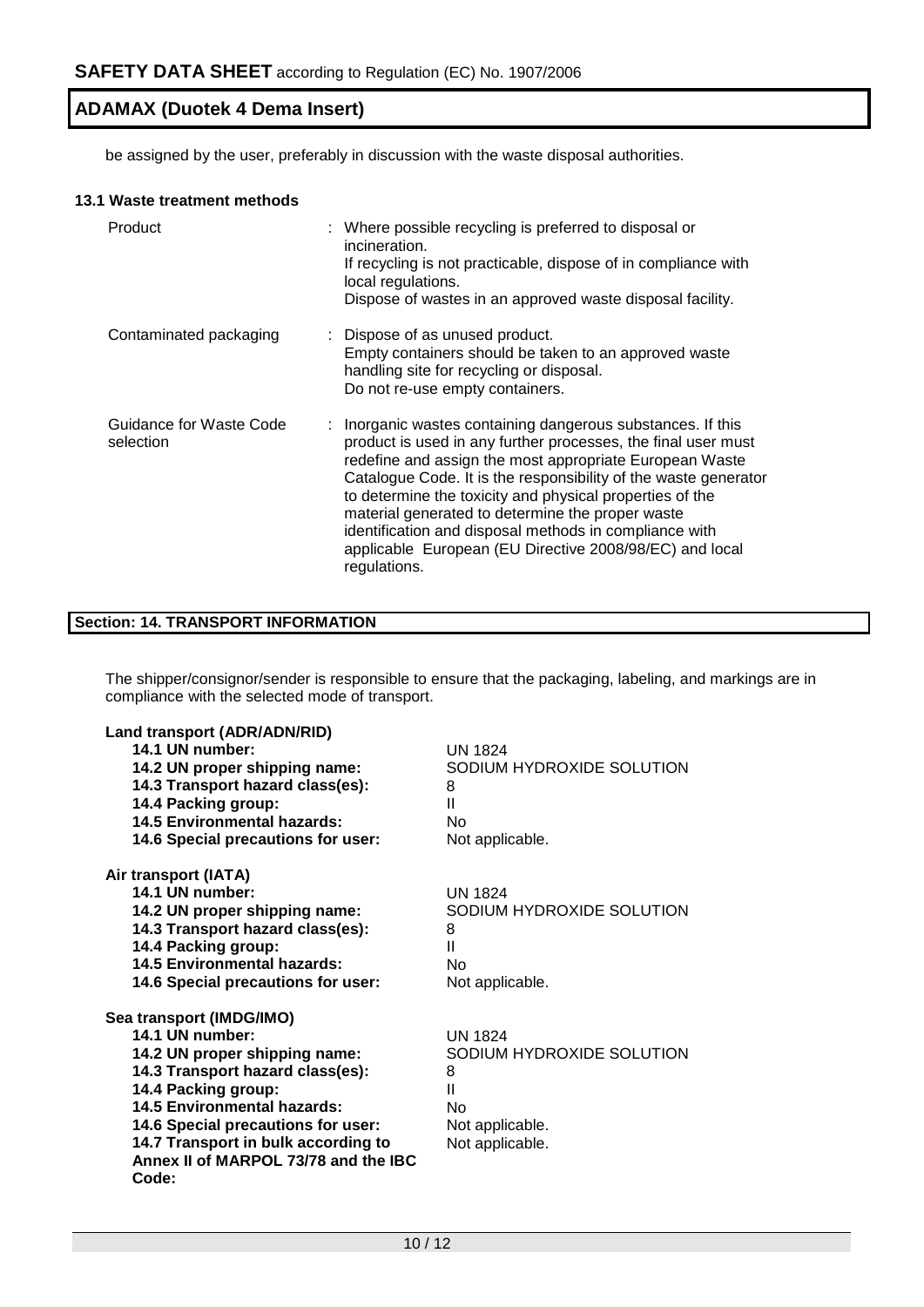## **Section: 15. REGULATORY INFORMATION**

**15.1 Safety, health and environmental regulations/legislation specific for the substance or mixture:**

**INTERNATIONAL CHEMICAL CONTROL LAWS**

#### **15.2 Chemical Safety Assessment:**

No Chemical Safety Assessment has been carried out on the product.

# **Section: 16. OTHER INFORMATION**

## **Procedure used to derive the classification according to REGULATION (EC) No 1272/2008**

| <b>Classification</b>       | <b>Justification</b> |
|-----------------------------|----------------------|
| Corrosive to metals 1, H290 | Calculation method   |
| Skin corrosion 1A, H314     | Calculation method   |
| Serious eye damage 1, H318  | Calculation method   |

**Full text of H-Statements**

| H <sub>290</sub>  | May be corrosive to metals.              |
|-------------------|------------------------------------------|
| H302              | Harmful if swallowed.                    |
| H <sub>314</sub>  | Causes severe skin burns and eye damage. |
| H <sub>3</sub> 19 | Causes serious eye irritation.           |

## **Full text of other abbreviations**

ADN – European Agreement concerning the International Carriage of Dangerous Goods by Inland Waterways; ADR – European Agreement concerning the International Carriage of Dangerous Goods by Road; AICS – Australian Inventory of Chemical Substances; ASTM – American Society for the Testing of Materials; bw - Body weight; CLP - Classification Labelling Packaging Regulation; Regulation (EC) No 1272/2008; CMR – Carcinogen, Mutagen or Reproductive Toxicant; DIN – Standard of the German Institute for Standardisation; DSL – Domestic Substances List (Canada); ECHA – European Chemicals Agency; EC-Number – European Community number; ECx – Concentration associated with x% response; ELx – Loading rate associated with x% response; EmS – Emergency Schedule; ENCS – Existing and New Chemical Substances (Japan); ErCx – Concentration associated with x% growth rate response; GHS – Globally Harmonized System; GLP – Good Laboratory Practice; IARC – International Agency for Research on Cancer; IATA – International Air Transport Association; IBC – International Code for the Construction and Equipment of Ships carrying Dangerous Chemicals in Bulk; IC50 – Half maximal inhibitory concentration; ICAO – International Civil Aviation Organization; IECSC – Inventory of Existing Chemical Substances in China; IMDG – International Maritime Dangerous Goods; IMO – International Maritime Organization; ISHL – Industrial Safety and Health Law (Japan); ISO – International Organisation for Standardization; KECI – Korea Existing Chemicals Inventory; LC50 – Lethal Concentration to 50 % of a test population; LD50 – Lethal Dose to 50% of a test population (Median Lethal Dose); MARPOL – International Convention for the Prevention of Pollution from Ships; n.o.s. – Not Otherwise Specified; NO(A)EC – No Observed (Adverse) Effect Concentration; NO(A)EL – No Observed (Adverse) Effect Level; NOELR – No Observable Effect Loading Rate; NZIoC – New Zealand Inventory of Chemicals; OECD – Organization for Economic Co-operation and Development; OPPTS – Office of Chemical Safety and Pollution Prevention; PBT – Persistent, Bioaccumulative and Toxic substance; PICCS – Philippines Inventory of Chemicals and Chemical Substances; (Q)SAR – (Quantitative) Structure Activity Relationship; REACH – Regulation (EC) No 1907/2006 of the European Parliament and of the Council concerning the Registration, Evaluation, Authorisation and Restriction of Chemicals; RID – Regulations concerning the International Carriage of Dangerous Goods by Rail; SADT – Self-Accelerating Decomposition Temperature; SDS – Safety Data Sheet; TCSI – Taiwan Chemical Substance Inventory; TRGS – Technical Rule for Hazardous Substances; TSCA – Toxic Substances Control Act (United States); UN – United Nations; vPvB – Very Persistent and Very Bioaccumulative